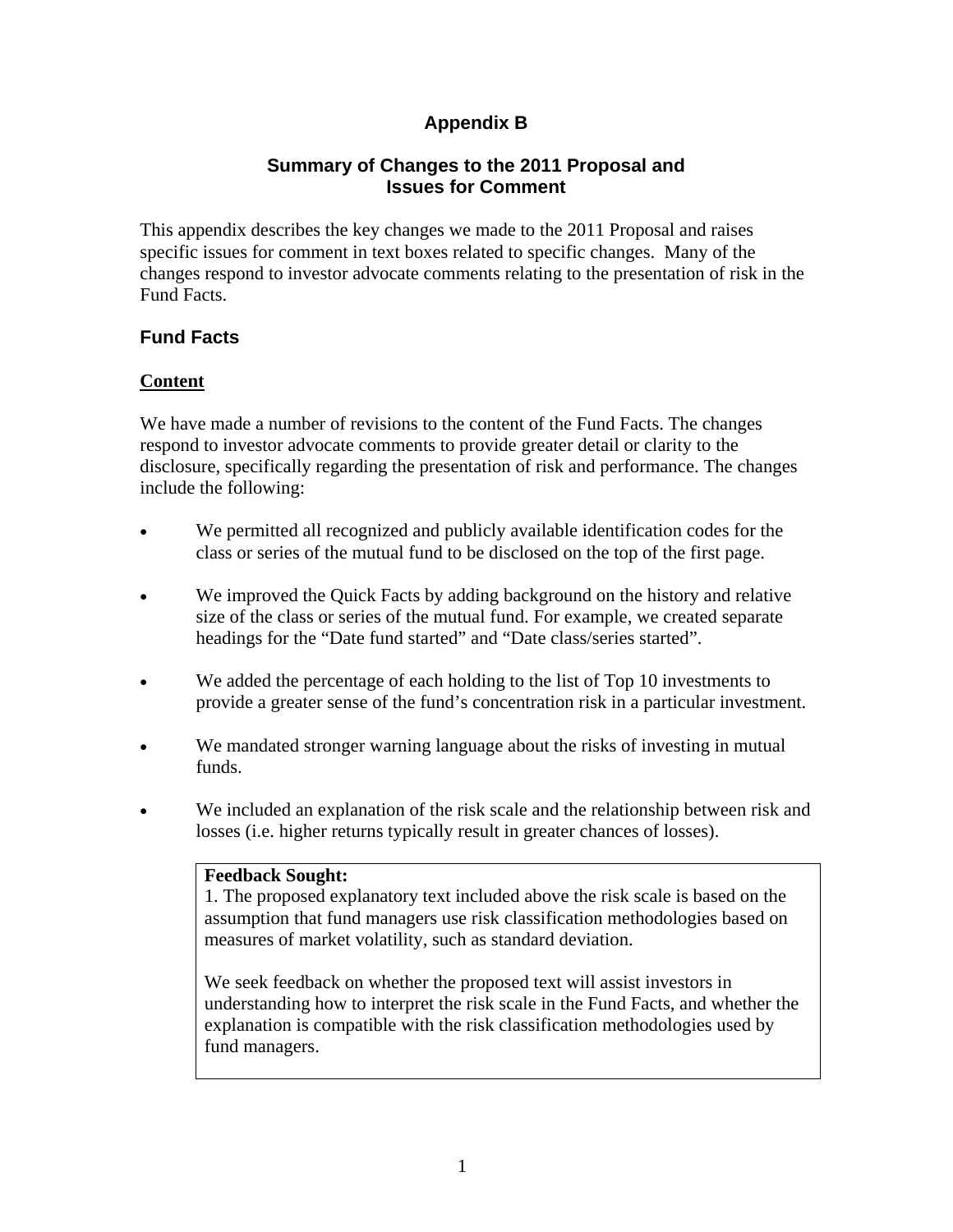We added a requirement to include a list of no more than four main risks of the fund, while continuing to direct investors to the simplified prospectus for a more detailed discussion of a fund's specific risks.

#### **Feedback Sought:**

2. The intent of the proposed requirement to list the fund's main risks under the heading "What are the risks of this fund?" is to highlight for investors some of the specific risk factors that may impact the fund's returns. In an effort to avoid lengthy boilerplate disclosure, we are proposing to limit the list to no more than four risk factors, as identified by the fund manager, and to not allow any narrative description of those risks.

We seek feedback on whether the proposed inclusion of the fund's main risks will assist investors in better understanding the risks associated with investing in the fund. If we were to allow narrative descriptions of each risk factor, we invite feedback on how we could ensure that such descriptions convey meaningful information to investors while remaining short, simple and in plain language.

 We added a comparison to the mutual fund's performance with a lower risk investment, specifically the one-year Guaranteed Investment Certificate (GIC).

## **Feedback Sought:**

3. We are proposing to compare the fund's performance to a benchmark of a one-year GIC, to assist investors in assessing the performance of the fund relative to its associated risk. This comparison is intended to highlight the risk of investing in a fund by illustrating how a fund may have a higher return than a GIC in some years, but its return will generally vary from year to year and may sometimes lose money.

We seek feedback as to whether there are other appropriate benchmarks to illustrate this comparison.

- We added the worst 3 month return to the performance section to better inform investors about the possible loss of investing in the fund.
- We added a requirement to confirm whether trailing commissions are paid. We also added disclosure regarding the potential conflicts arising from the payment of trailing commissions.
- We permitted greater flexibility to include disclosure regarding a material change or a proposed fundamental change, such as a proposed merger.
- We extended the time frame for certain information disclosed in the Fund Facts from 30 days to 45 days to allow greater flexibility in complying with the disclosure requirements.